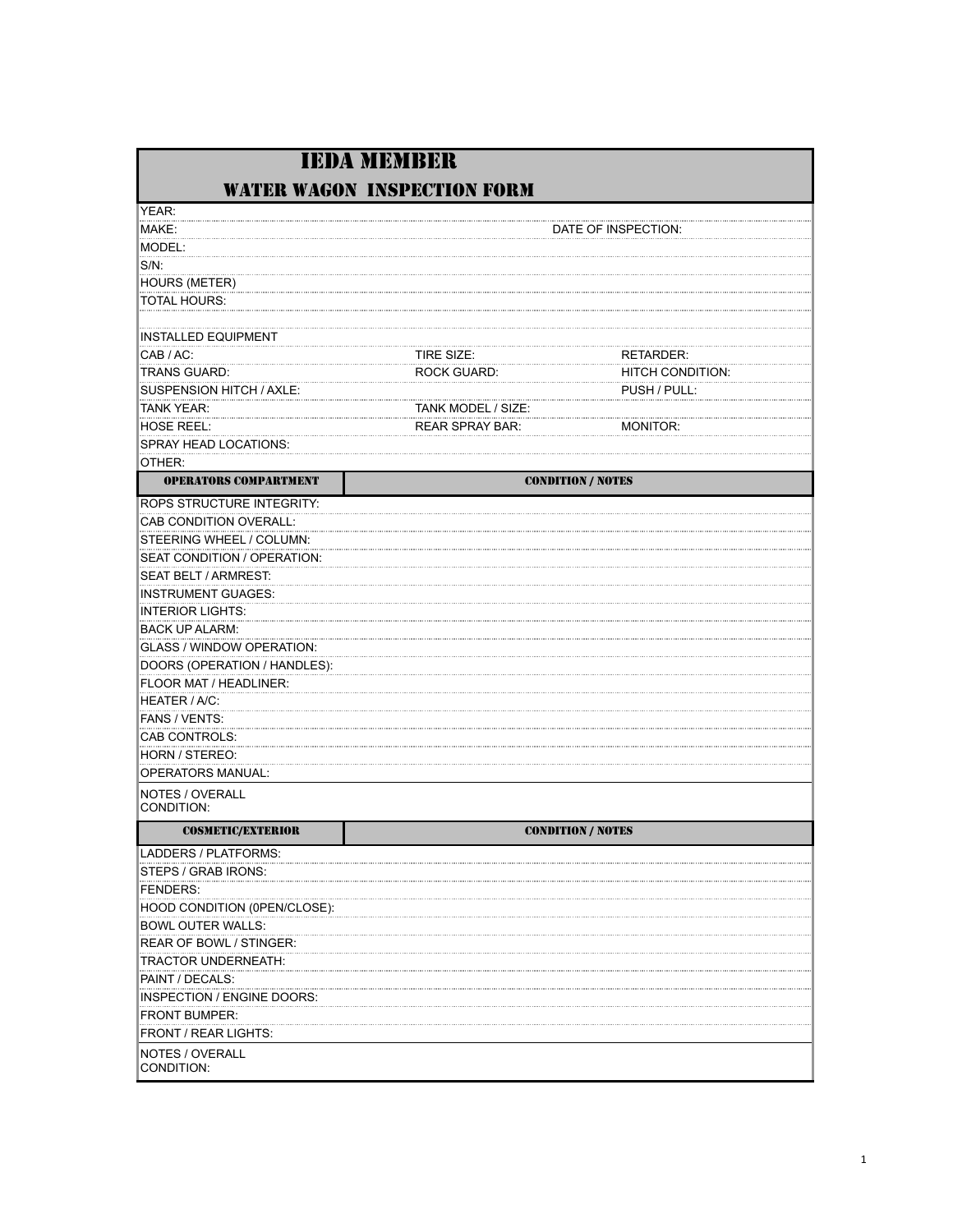| <b>STRUCTURAL</b>                        | <b>CONDITION / NOTES</b> |
|------------------------------------------|--------------------------|
| STRUCTURAL DAMAGE:                       |                          |
| TRACTOR FRAME CRACKS / REPAIRS:          |                          |
| STEERING CYLINDER PINS:                  |                          |
| HITCH CRACKS / REPAIRS:                  |                          |
| VERTICAL / HORIZONTAL PINS:              |                          |
| STEERING ASSEMBLY:                       |                          |
| DRAFT ARMS / TRUNNIONS:                  |                          |
| DRAFT TUBE CRACKS / REPAIRS:             |                          |
| EJECTOR PINS / ASSEMBLY:                 |                          |
| STINGER STRUCTURE:                       |                          |
| <b>BAIL CONDITION:</b>                   |                          |
| <b>HOOK CONDITION:</b>                   |                          |
|                                          |                          |
| NOTES / OVERALL<br>CONDITION:            |                          |
| WATER TANK                               | <b>CONDITION / NOTES</b> |
| TANK YEAR/MAKE/MODEL:                    |                          |
| TANK S/N:                                |                          |
| TANK EXTERNAL CONDITION:                 |                          |
| TANK INTERNAL CONDITION:                 |                          |
| MONITOR TYPE / OPERATION:                |                          |
| WATER PUMP OPERATION / CONDITION:        |                          |
| SPRAY HEADS MAKE:                        |                          |
|                                          |                          |
| SPRAY HEADS OPERATION:                   |                          |
| NOTES / OVERALL<br>CONDITION:            |                          |
| <b>POWERTRAIN</b>                        | <b>CONDITION / NOTES</b> |
| <b>FRONT ENGINE MAKE/MODEL:</b>          |                          |
| <b>ENGINE SN:</b>                        | EPA TIER:                |
| F ENGINE SMOKE/BLOW BY:                  |                          |
| F ENGINE ENGINE OIL LEVEL CONDITION:     |                          |
| F ENGINE OIL LEAKS:                      |                          |
| <b>REAR ENGINE MAKE/MODEL:</b>           |                          |
| <b>ENGINE SN:</b>                        | EPA TIER:                |
| R ENGINE SMOKE/BLOW BY:                  |                          |
| R ENGINE OIL LEVEL CONDITION:            |                          |
| R ENGINE OIL LEAKS:                      |                          |
| F/R RADIATOR CAPS:                       |                          |
| F/R COOLANT LEVELS / CONDITION:          |                          |
| F/R BELTS / HOSES:                       |                          |
| F/R TURBO:                               | EITHER:                  |
| <b>FRONT TRANMISSION TYPE:</b>           |                          |
| F TRANSMISSION OPERATION (TESTED?):      |                          |
| F TRANMISSION OIL / LEAKS:               |                          |
| F TRANSMISSION SHIFT CONTROLS / LINKAGE: |                          |
| F TORQUE CONVERTOR (TESTED?):            |                          |
| REAR TRANMISSION TYPE:                   |                          |
| R TRANSMISSION OPERATION (TESTED?):      |                          |
| R TRANMISSION OIL / LEAKS:               |                          |
| R TRANSMISSION SHIFT CONTROLS / LINKAGE: |                          |
| R TORQUE CONVERTOR (TESTED?):            |                          |
| FINAL DRIVES / DRIVELINES:               |                          |
| <b>BRAKES:</b>                           |                          |
| PARK BRAKE:                              |                          |
|                                          |                          |
| DIFFERENTIAL LOCK:                       |                          |
| NOTES / OVERALL<br>CONDITION:            |                          |